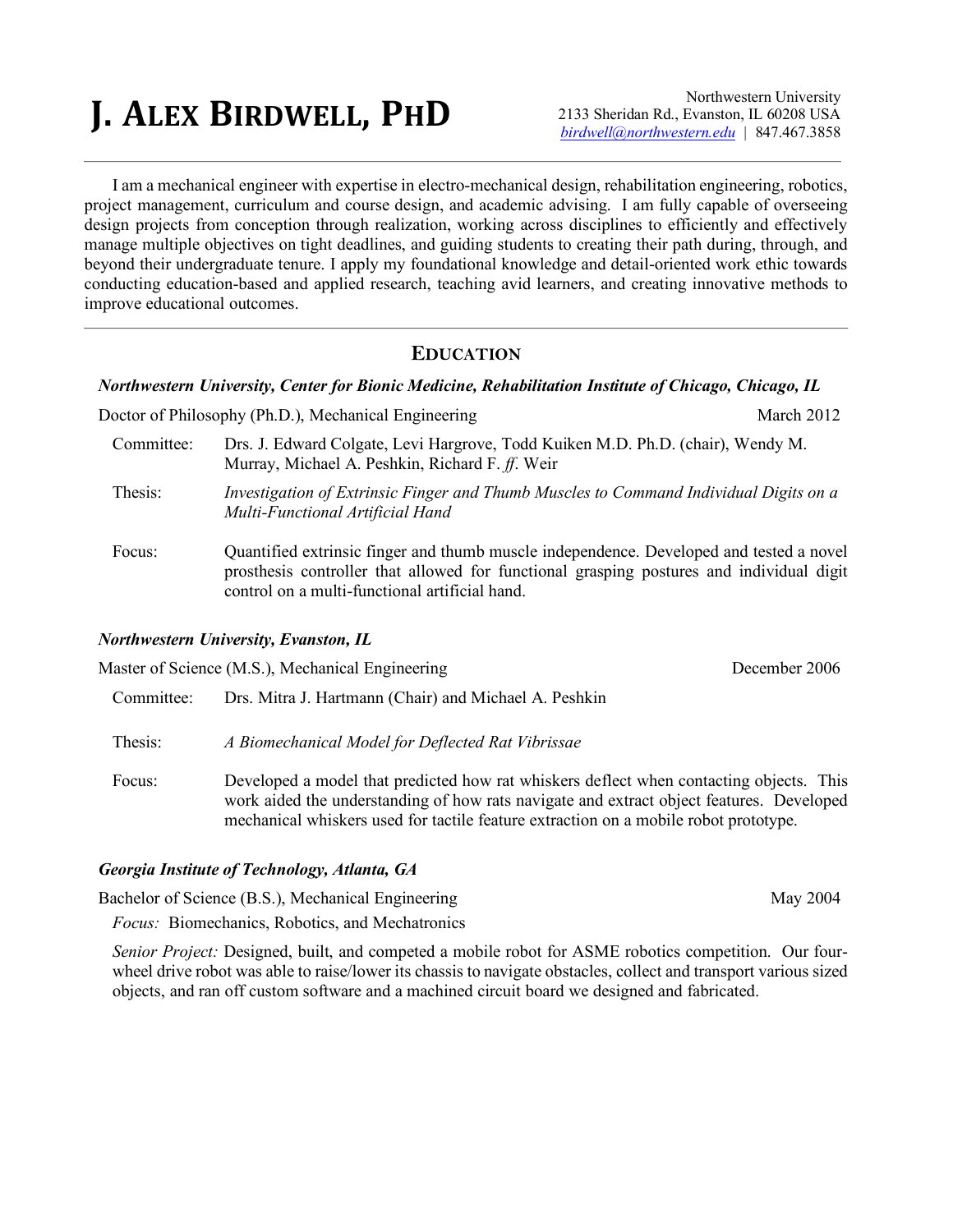## **PROJECT MANAGEMENT & CLASSROOM EXPERIENCES**

### *Northwestern University, Dept. of Mechanical Engineering & The Segal Design Institute, Evanston, IL*

*Lecturer (formerly), Assistant Professor of Instruction, Academic Advisor* July 2012 – Present

#### **DSGN 106 – Design Thinking and Communication (DTC)**

- Collaborated across departments to manage 400+ engineering students as a core faculty member
- Created online instructional videos for teaching technical sketching techniques
- Taught students to create, scale, and proportion mechanical drawings and build prototypes
- Supervised students through the design process working with real-world clients
- Coordinated client interviews and user testing with students to get feedback on their prototype designs
- Advised students through project definition, alternative design evaluation, and final design presentation
- Co-Instructed with a communications professor to teach report writing and presentation delivery

### **ME 398 – Mechanical Engineering Capstone Design**

- Taught and advised senior teams through the mechanical-design process across 20-week project
- Oversaw weekly progress meetings with student teams to assist and guide their project
- Coordinated course with co-instructor and teaching assistants, devised grading rubrics and assignments
- Conducted and facilitated client meetings regarding project procurement, development, and funding
- Advised on all aspects of student projects including manufacturing, design, testing, teamwork, and assessments
- Course deliverables included weekly written progress reports, team presentations, mock-ups, and alphalevel prototypes

#### **ME 240 – Introduction to Mechanical Design and Manufacturing**

- Managed three instructors, five TAs, 100 students, shop managers, weekly labs, and course logistics
- Taught students Geometric Dimensioning and Tolerancing (GD&T), engineering drawing specifications, material selection and testing procedures, and failure mode analysis
- Advised student groups through final project of designing a metal bracket that must withstand a specified load and fit within a constrained fixture using a variety of selectable sheet metals

### **ME 340-1 – Computer Integrated Manufacturing: Manufacturing Processes**

- Managed 100 students, two TAs, five graders, lectures, weekly lab coordination, and shop logistics
- Covered an introduction to manufacturing processes including casting, machining, injection molding, forging, bulk deformation, joining, and rapid prototyping
- Re-designed lecture notes from PowerPoint slides to a combination board notes, example problems, modern video examples of manufacturing processes, and online mini-lectures
- Created weekly homework sets, exams, and rapid-prototyping laboratory

### **ME 220 – Thermodynamics**

- Requested by department chair to teach the course to improve quality of its instruction
- Re-designed the course from ground-up including syllabus, lectures, homework, examples, and exams
- Worked with previous professor to facilitate the transition, then taught course for two quarters
- Significantly increased overall course rating, instructional quality, and learned content

### **ME 224 – Experimental Engineering**

- Managed 40 students, two teaching assistants, and lab staff
- Taught analog/digit circuit design and analysis, filtering  $\&$  amplification theory
- Re-designed weekly labs to focus on experiment design, data acquisition  $\&$  analysis, and innovation
- Heavy emphasis on technical report writing through four major reports with extensive feedback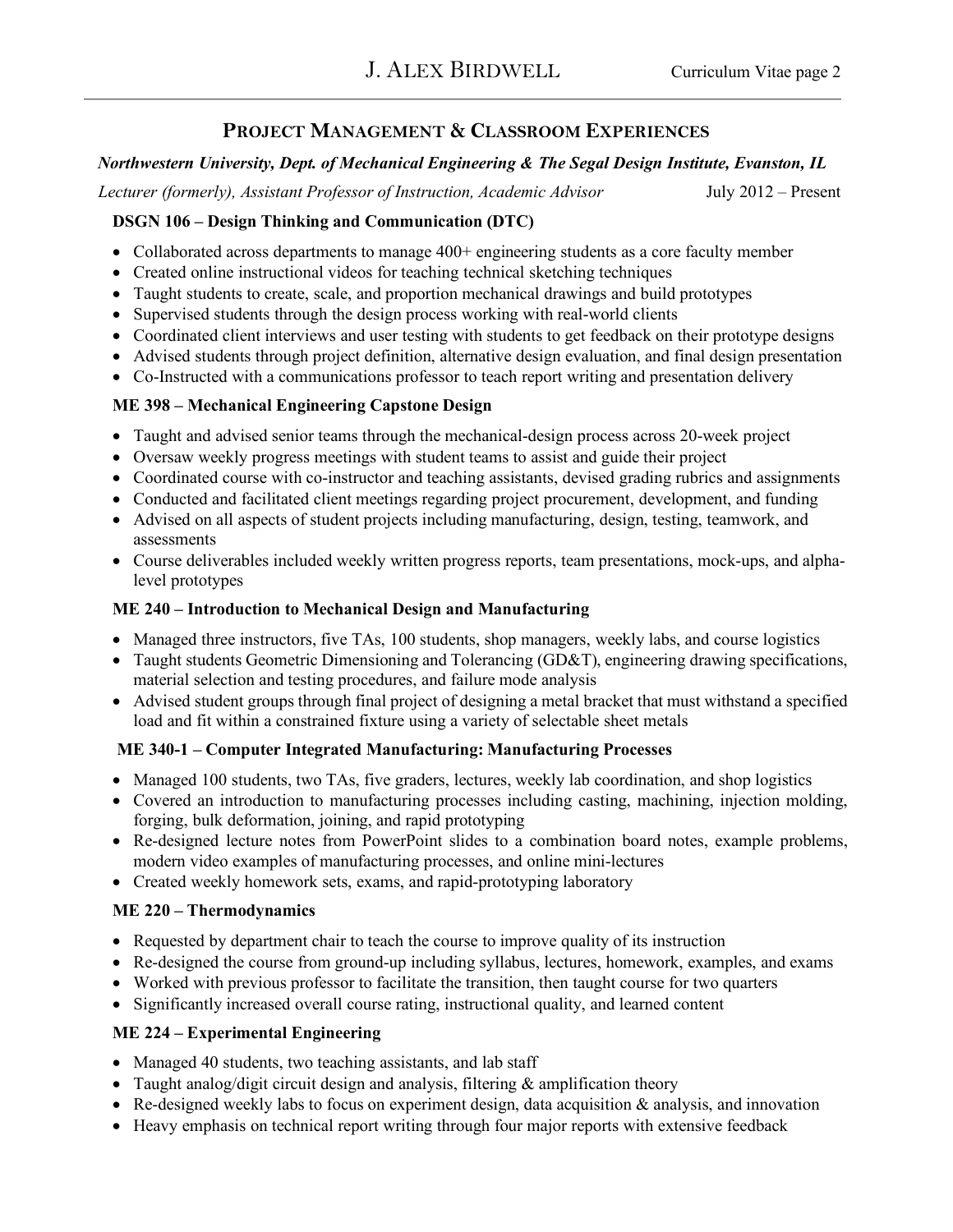#### **ME 399 – Independent Study Projects for Undergraduates**

- Supervised one-quarter research and design projects
- Remotely Operated Vehicle (ROV) using Raspberry Pi, wife enabled RC car, and digital camera
- Darwin-OP humanoid robot interface, control, and software performance evaluation
- Three degree-of-freedom (DoF) arm to assist wheelchair users with dropped item collection
- Development of training module and project documentation for the Robotics Lacrosse Goalie project

#### **Advising and Student Engagement**

- Academic advisor for first-year and prospective engineering students
- Guide students on courses, major selection, career opportunities, & college-life adjustment
- Organized and hosted career advising seminar for mechanical engineering upper classmen
- Worked on IGNITE pilot programs specifically focused on advising first-year students (now First-Year Experience)
- Faculty fellow for Ayers College of Commerce and Industry (CCI) residence college
- Co-advisor for Robotics Club directly advise humanoid robot group working with Darwin-OP

### **SIGNIFICANT DESIGN PROJECTS**

*Human-Centered Design Instructor – Projects with Shirley Ryan AbilityLab 2012-Present*

- Student Projects Advised
	- Devices that allow independent pants donning
	- Wheelchair adaptations that improved posture/comfort and prevented lateral leaning
	- One-handed bra clasp adapters for people with hemiplegia
	- Occupational therapy workstations to train hand prehension
	- Variable resistance trainer for wheelchair athletes and physical therapy patients
	- Adjustable alignment system for pediatric patients undergoing gait therapy training

#### *Virtual Prosthetic Hand Control – PhD Thesis* 2007 – 2012

- Developed interface for three-DoF virtual hand for real-time control from a human user
- Compared performance of two control paradigms: pattern recognition and direct-myoelectric control
- Demonstrated functional grasps were achievable under both control paradigms
- Determined viable muscles that served as control inputs to interface the human-user with the VR hand
- Managed project and conducted experiments with 30 human subject volunteers

#### *Mechanical Whisker – MS Projects* 2004 – 2006

- Developed, built, and characterized a mechanical whisker that detected 2D deflection at its base
- Modeled after rat vibrissae (whisker) follicle and initially funded by JPL Mars Rover Project
- Created 2x4 printed circuit board whisker array and attached to mobile robot for sensor fusion projects
	- Whisker array used to identify surface terrain features and combined with wheel-encoder data to determine ground velocity, wheel-slippage, and localized sensing
- Whisker attached to prosthetic hand and created slip-detectors that automatically increased grip force upon detecting object slippage

#### *Powered Finger Exoskeleton – Mechatronics Project* Fall 2004

- Designed a single-finger one-DoF servomotor powered sleeve that assisted flexion/extension
- Flex sensors detected the onset of your fingers motion and activated the DC servomotor
- Power to the motor was scaled based on the amount of flex sensor deflection
- Machined the exoskeleton from steel tubing and the linkage from 0.25" aluminum sheet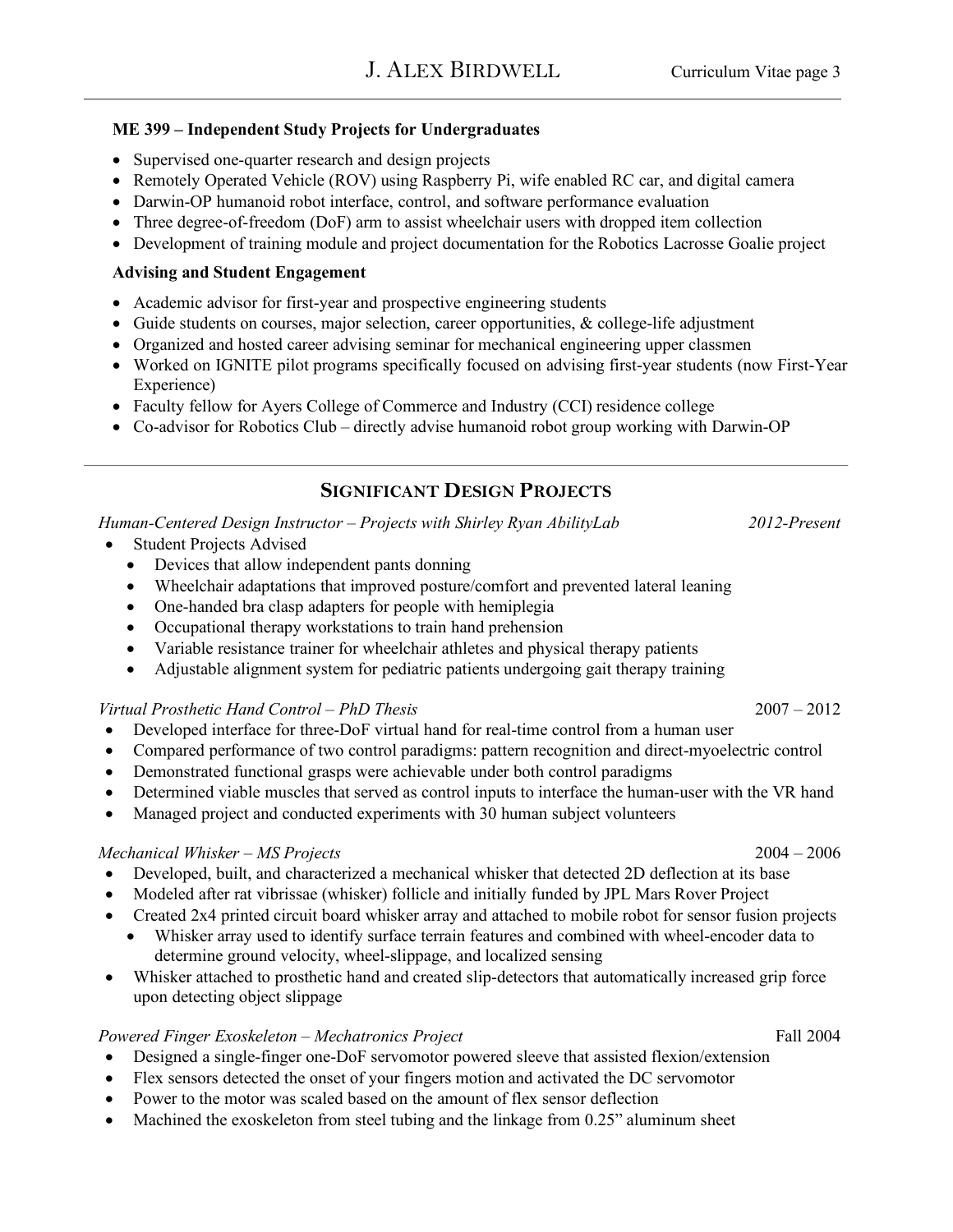- Electro-mechanical design and fabrication of all aspects of mobile robot for ASME Design Competition
- Collaborated in a team of three for senior design and mechatronics senior elective courses
- Designed and machined our circuit board from copper sheet
- Programmed HC11 microcontroller to drive DC and stepper motors for locomotion  $\&$  object traversal/collection
- Mobile robot was capable of raising/lowering chassis and collecting objects with extendable arm

#### *Tic-Tac-Toe Robot – Final Project Robotics Senior Elective Course* Fall 2003

- Designed & Build serial 3-DoF arm with gray scale vision to play Tic-Tac-Toe against human player
- Wrote strategy algorithm in Matlab for decision making process and optimal move selection
- Created vision identification system to differentiate black circle pieces from white "X" pieces

### **WORK EXPERIENCE**

#### *Lightboard – Manager & Consultant, Northwestern University, Evanston, IL 2013 – 2016*

- Trained faculty, students, and clients to use the Lightboard and make their own video
- Assisted users of the Lightboard with developing their lectures, editing their videos, and uploading their content for their course or project
- Maintained and improved lights, video switching/editing equipment, macro-filming booth
- Awarded \$3000 grant to implement studio equipment upgrades and improvement
- Consulted with  $\sim$ 30 institutions to assist them with building their own Lightboard studio

#### *Bioengineering Research Intern, Clemson University, Clemson, SC* Summer 2003

- Determined internal muscle forces acting about the knee using a Biodex system
- Created a model that estimates internal muscle forces acting about the knee during activity
- Expanded the on-going study of wear in total-knee-replacement implants

#### *Mechanical Engineering Intern, Alstom Power Inc., Knoxville, TN* Summer 2001

- Standardized company-wide process flow-sheets for coal burning power plants
- Experimentally analyzed the flow-rate efficiency and limitations of a distributor nozzle
- Instigated a re-design that allowed for higher flow-rates and a more even flow-distribution

#### *Bicycle Mechanic, West Bicycles & River Sports Outfitters*, Knoxville, TN Summer 2002/2004

- Conducted appraisals, builds, and repairs for all bicycle makes and models
- Provided exceptional customer service for bicycles, maintenance, equipment, and sale

# **PEER-REVIEWED PUBLICATIONS**

**Birdwell JA**, Hargrove LJ, Weir RF, and Kuiken RA. Extrinsic Finger and Thumb Muscles Command a Virtual Hand to Allow Individual Finger and Grasp Control. *IEEE Transactions on Biomedical Engineering*. 62(1): 218-226. 2014.

Cipriani, C, Segil, JL, **Birdwell JA**, Weir RF. Dexterous Control of a Prosthetic Hand Using Fine-Wire Intramuscular Electrodes in Targeted Extrinsic Muscles. *IEEE Transactions on Neural Systems and Rehabilitation Engineering*. 22(4): 828-836. 2014.

**Birdwell JA**, Hargrove LJ, Kuiken TA, and Weir RF. Activation of individual extrinsic thumb muscles and compartments of extrinsic finger muscles. *Journal of Neurophysiology*. 110(6): 1385-1392. 2013.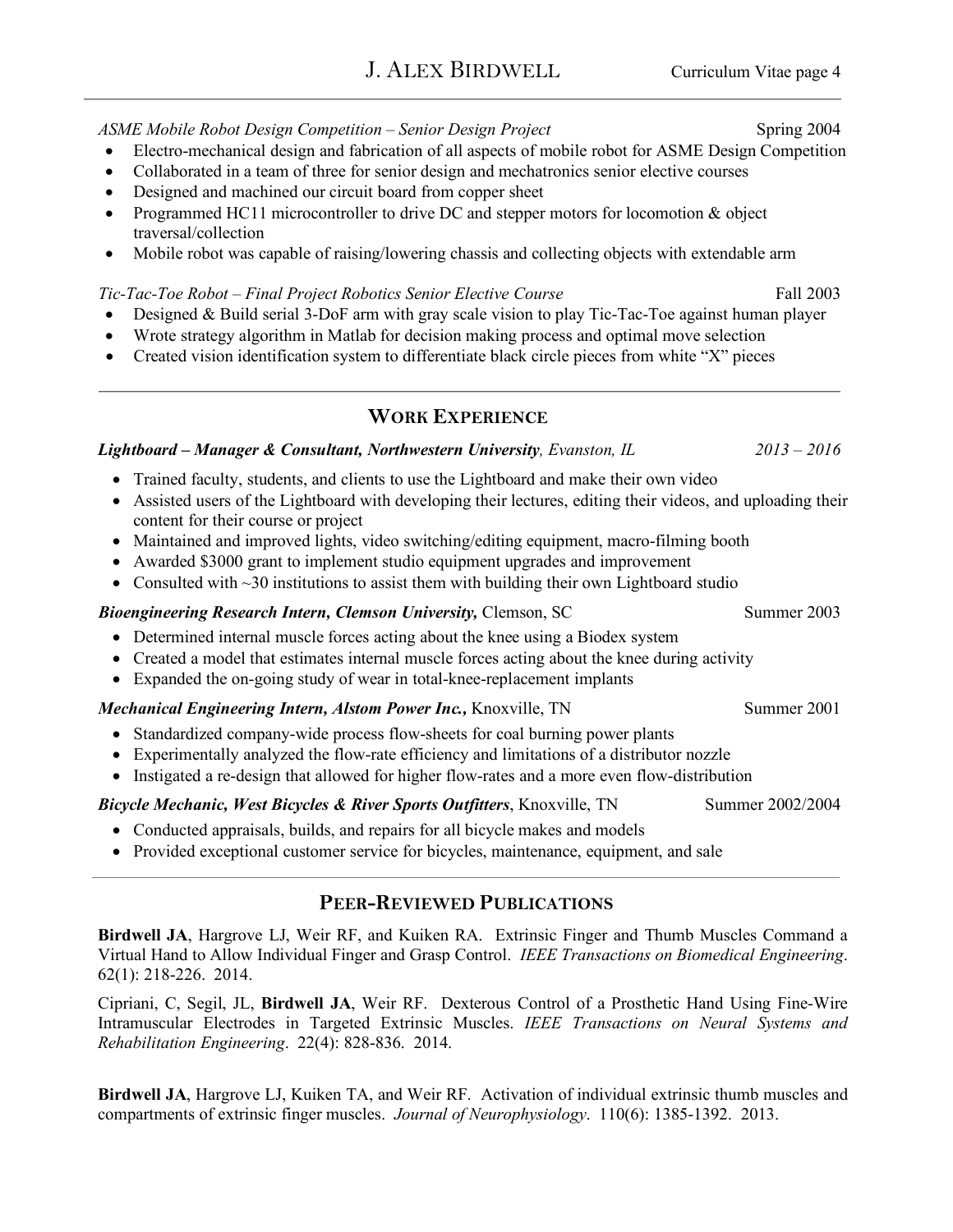**Birdwell JA**, Solomon JH, Thajchayapong M, Taylor MA, Cheely M, Towal RB, Conradt J, and Hartmann MJZ. Biomechanical models for radial distance determination by the rat vibrissal system. *Journal of Neurophysiol* 98: 2439-2455. 2007. **The model presented in this paper is now referred to, within the research community, as "The Birdwell Model."**

#### **CONFERENCE PROCEEDINGS AND PRESENTATIONS**

Bacon HKK, **Birdwell JA**, Brown O, Tevaarwerk E, Freeman RW, Roldan W, Gentry KL, and Pokryfky AR. Academic Advising and Student Affairs Working Together to Improve First-year Experience of Engineering Students. *125th Annual Confernece of ASEE*. Salt Lake City, UT USA, June 24-27, 2018.

Freeman RW, **Birdwell JA**, Tevaarwerk E, Gentry KL, and Brown O. Engineering and Technology Literacy Introduced in Cornerstone Design Courses. *125th Annual Confernece of ASEE*. Salt Lake City, UT USA, June 24-27, 2018.

DeCosta ET, **Birdwell JA**, Gentry KL, Freeman RW, and Wolff AR. Work in Progress: Analyzing student outcomes to inform first-year advising practices and policies at Northwestern University's McCormick School of Engineering. *124th Annual Confernece of ASEE*. Columbus, OH USA, June 25-28, 2017.

**Birdwell JA** and Peshkin MA. Capturing Technical Lectures on Lightboard. *122nd Annual Conference of ASEE*. Seattle, WA USA, June 14-17, 2015.

**Birdwell JA**, Hargrove LJ, Weir RF. Quantification of Isolated Muscle Compartment Activity in Extrinsic Finger Muscles for Potential Prosthesis Control Sites. *33RD Annual International Conference of the IEEE Engineering in Medicine and Biology Society*, Boston, USA, 2011.

**Birdwell, JA**, Weir, RF (2010). "Examining activity of extrinsic finger muscle compartments to serve as inputs to directly control individual DoF of a multifunctional prosthetic hand". *13th International Society of Prosthetics and Orthotics World Congress*. Leipzig, Germany, May 10-15, 2010.

**Birdwell, JA**, Weir, RF (2008). "Development of a Multifunctional Prosthesis Controller: Musculoskeletal Models to Direct Myocontrol". *Biomedical Engineering Research Day at Northwestern University*. Evanston, IL, September 19, 2008.

**Birdwell, JA**, Weir, RF (2008). "Biomechanical Modeling". *Proceedings of The 32nd Annual Great Lakes Biomedical Conference.* Racine, WI, April 18, 2008.

**Birdwell, JA**, Weir, RF (2007). "Hill-based musculo-skeletal hand models for controlling multi-DoF hand prostheses". *Proceedings of the 2007 Meeting of the Society for Neuroscience*. San Diego, CA, Nov 2-7, 2007.

**Birdwell, JA**, Hartmann, MJ (2006). "A biomechanical model of rat vibrissae that permits radial distance detection". *Proceedings of the 2007 Meeting of the Society for Neuroscience*. Atlanta, GA, Oct 14-18, 2006.

### **INVITED PRESENTATIONS**

"McCormick Classroom Experience" *Northwestern Family Weekend.* Evanston, IL, October 18, 2013.

"Biomechanical Modeling". *The 32nd Annual Great Lakes Biomedical Conference.* Racine, WI, April 18, 2008.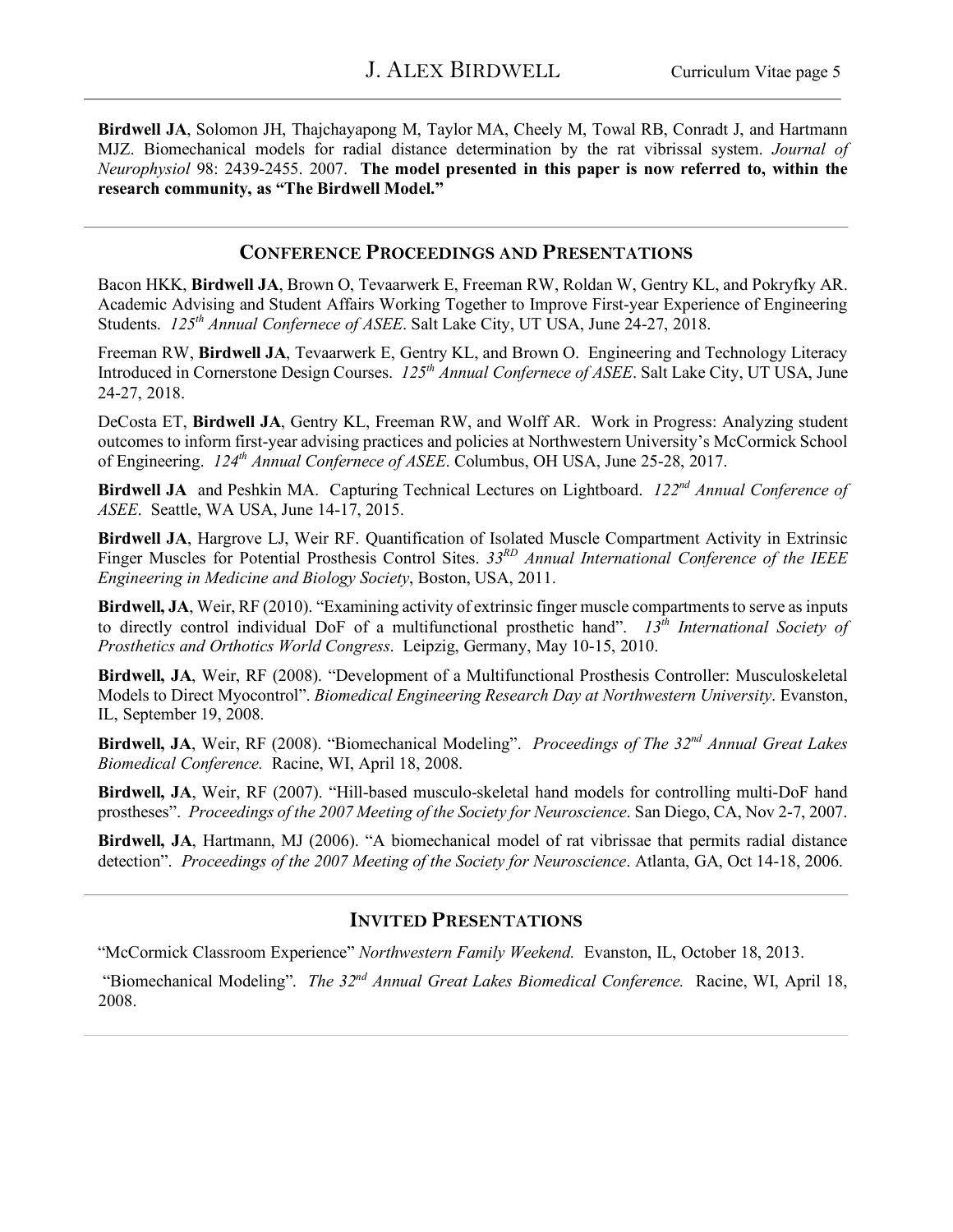### **PROFESSIONAL DEVELOPMENT**

*Change Makers Program for Northwestern Faculty*. Two years training in Intergroup Dialogue to increase Diversity, Inclusion, and Equity. Participated in monthly meetings hosted by the Women's Center of Northwestern University. AY 2016-2018.

*Intergroup Relations Institute at University of Michigan*. Conference for faculty and staff to learn about the philosophy and techniques from the Intergroup Relations program for the purpose of creating dialogue programs at home institutions. Ann Arbor, MI. June 19-22, 2017.

"Advanced Professional and Presentation Skills for Engineers." Six-week course offered to competitively selected applicants from the McCormick School of Engineering. Spring 2011.

"The Three Laws of Communication" workshop hosted by Jean-Luc Dumont, Ph.D., author of *Trees, Maps, and Theorems: Effective Communication for Rational Minds*. March 2011.

#### **FELLOWSHIPS AND AWARDS**

| Cole-Higgins Award for Excellence in Advising, McCormick School of Engineering         | 2015-2016            |
|----------------------------------------------------------------------------------------|----------------------|
| Associated Student Government Faculty Honor Roll                                       | 2013-2014, 2016-2017 |
| "Advanced Professional and Presentation Skills for Engineers" – Mech. Eng. Dept. Award | 2011                 |

### **GRANTS AWARDED**

#### *The Undergraduate Research Assistant Program - \$2250* December 2015 - June 2016

*Title:* Wifi Enabled Remotely Operated Vehicle (ROV)

#### *Authors:* **Birdwell JA**

*Purpose:* This project aims to train two students, with no prior research experience, in the foundational techniques of conducting basic research, executing a complex design process, and developing a novel electromechanical platform to test control theories regarding information delay and remotely operated semiautonomous vehicle navigation.

*Results:* Two sophomore EECS students were hired in Jan. 2016 and have completed background research on equipment specifications, drafted project goals and timelines, and established protocols for documentation of progress, code, and results. We aim to have customized control of the vehicle by end of winter term and wifi communication by end of spring term.

#### *The Alumnae of Northwestern University* - \$3000 March 2014

*Title:* Lightboard Recording Studio.

*Authors*: **Birdwell JA** and Peshkin MA.

*Amount Requested:* \$6300 for equipment, renovations, and hiring an undergraduate work-study student. *Results*: Managed student who designed, fabricated, and installed lighting upgrades. Producers table was renovated for ergonomics, computer upgrades, and remote recording capabilities.

#### *The Alumnae of Northwestern University* - \$2000 March 2014 March 2014

*Title:* Mechatronic Sensors and Actuators Course *Authors*:Marchuk ND and **Birdwell JA**

*Amount Requested*: \$6975 for course development materials, desktop data acquisition equipment, various electrical motors and sensors for laboratory kits and class demonstrations, and electrical circuit components, breadboards, wire jumper kits.

*Results:* Course outline developed and many online modules recorded. Currently being used by NU Robotics club and materials being considered for ME 433 – Advanced Mechatronics course.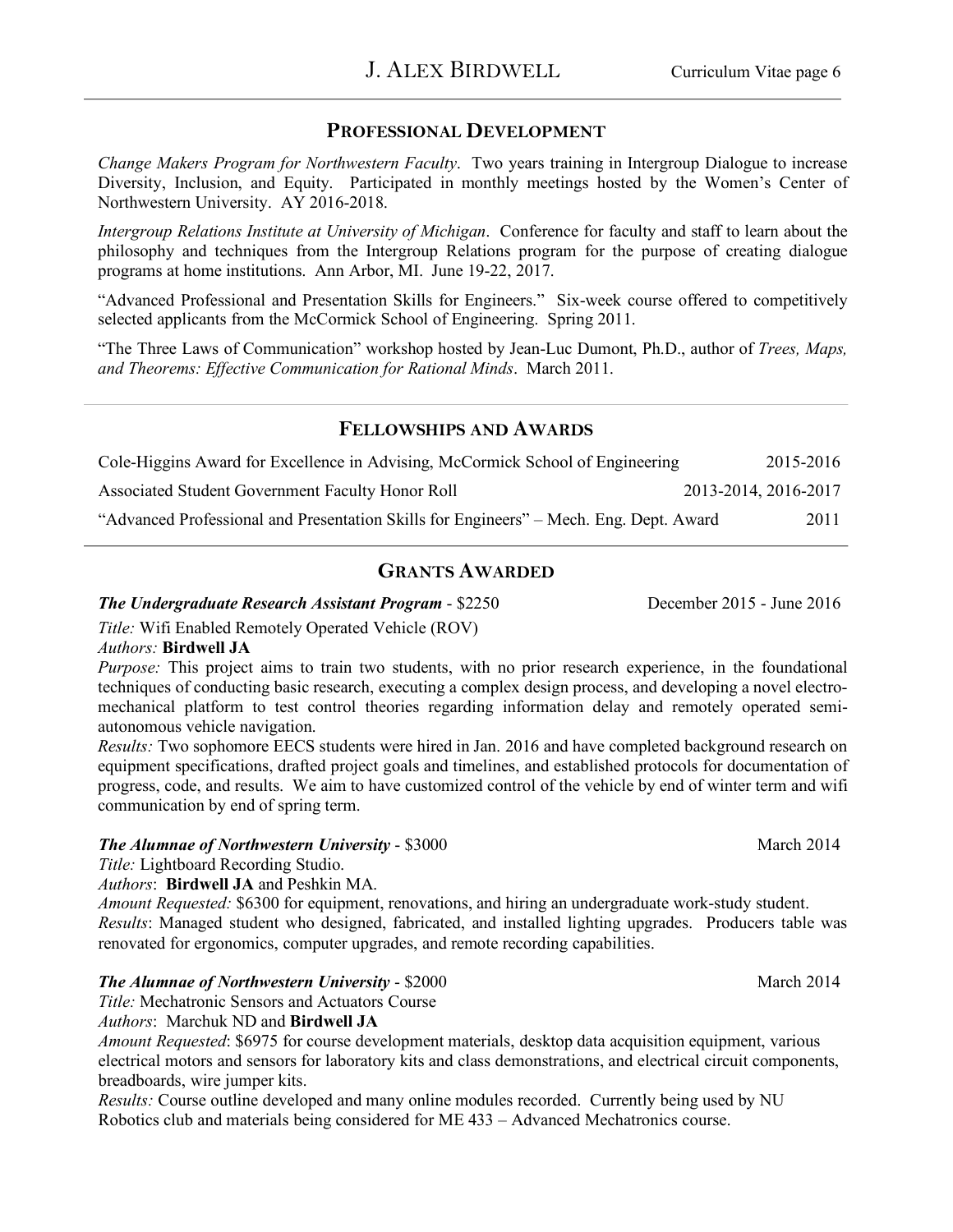### **DEPARTMENTAL & PROFESSIONAL SERVICE**

#### **Design Thinking and Communication (DTC)**  $AY\ 2016-2018$

- Co-directorship transition with Bruce Ankenman (AY2017-2019)
	- o Coordinate project recruitment, evaluation, and assignments with Ms. DeYandre Thaxton
	- o Co-lead DTC faculty meetings, teaching assignments, shop training logistics, & syllabus
	- o Collaborated on development of new Teamwork survey tool from Leadership Center
- Created and reviewed Learning Objectives (LO) with Dr. Kathleen Carmichael from Writing Program
- Created, piloted, and implemented new shop training focused on prototyping and mock-up skills
- Collaborated across disciplines to implement automated training signup and assessment

#### **Mechanical Engineering 'Education Revolution' Committee** 2013-2016

- Advised department on curriculum and advising model modifications to improve educational outcomes
- Surveyed undergraduate students to obtain feedback on current system's strengths and weaknesses
- Presented suggestions at faculty meetings and implemented changes after faculty's vote of approval
- Ideas have included: expanding capstone design from one to two quarters, creating a programmingintensive freshman engineering course, and hiring a CAD instructor to bolster manufacturing course

#### **Mechanical Engineering Website** 2012

- Compiled faculty webpage information including publications, course offerings, & research statements
- Coordinated with IT department to transition mechanical engineering site to new McCormick format
- Systematically updated all departmental webpage information during transition
- Assisted in curriculum outlines, descriptions, diagrams, and write-ups for undergraduate curriculum

#### **Mechanical Engineering Graduate Student Society,** Executive Committee 2004 – 2006

- Organized weekly networking events for department faculty, students, & staff
- Managed a \$4,000 annual budget with quarterly reports to the department head
- Organized departmental functions such as new student events, quarterly socials, and summer cookouts
- Maintained society website, meeting minutes, agendas, and member profiles

### **SKILLS, PROFICIENCIES, AND OTHER INTERESTS**

*Facilitator for Intergroup Dialogue* – Intergroup dialogue for inclusion, diversity, & equity

*Signal Processing & Analysis* **–** Extensive experience in signal filtering and processing

*Bioinstrumentation* **–** Expert in surface and intramuscular electromyography (EMG)

*Modeling* – Able to develop and evaluate analytic and numerical models, including real-time simulations

*Design, Prototyping, and Development* – Circuit/mechanical design/fabrication, machine shop certified

*Computer Aided Design (CAD)* – Siemens NX software package, Printed Circuit Board (PCB) design

*Human & Animal Research* – Approved by Northwestern's Institutional Animal Care and Use Committee (animal research) and Institutional Review Board (human research) during graduate work

*Software* **–** MATLAB, LabVIEW, SIMM (musculoskeletal modeling software), Microsoft Office suite, Mac & Windows

*Extra-curricular Activities -* Bicycle mechanic and cyclist, wheel-thrown pottery, ultimate frisbee, SCUBA certified